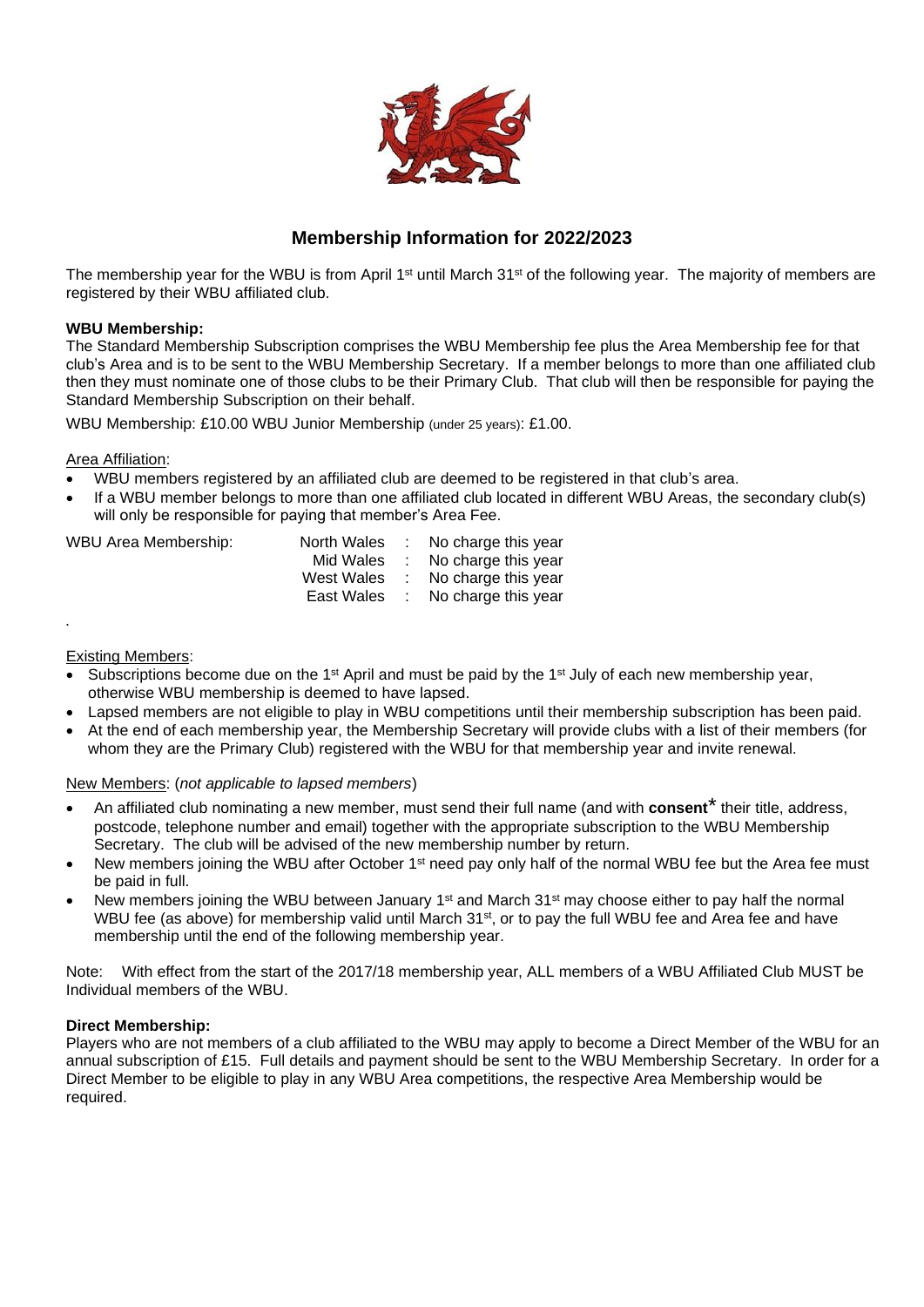### **WELSH BRIDGE UNION**

## \***EU General Data Protection Regulation (GDPR)**

The EU's **General Data Protection Regulation** (**GDPR**) will apply from 25 May **2018**, when it supersedes the UK Data Protection Act 1998.

#### **Key requirements can be summarised as follows:**

**Accountability** - Organisations must implement measures to ensure and be able to demonstrate that processing (of data) is performed in accordance with the GDPR.

**Consent** - more rigorous requirements are necessary to establish valid consent which must be:

- freely given
- specific
- informed
- unambiguous
- capable of withdrawal at any time
- indicated by a clear affirmation by the data subject

**The WBU does not have a direct relationship with its individual members (except in the case of Direct membership) and therefore will rely on Affiliated Clubs to ensure compliance with the Regulation. To this end, the WBU have provided a draft "Privacy Notice" which Clubs can "adapt" to suit their circumstance but must at least ensure that each member registering for the current year has signed some such document and must keep those records whilst the members personal data is held by the club and the WBU.**

#### **Learner Groups:**

There are special rules/requirements for membership of these groups:

#### **Establishment:**

A Learner Group (LG) should be set up with the particular aim of teaching bridge and bringing in new players into the game. A LG should be associated with an existing bridge club, but must have a distinct identity and membership list.

#### **Teaching:**

A LG Teacher must be a voluntary position. A LG must teach using materials and course plans provided by the WBU

#### **WBU Membership:**

**All** members of a learner group must be individual members of the WBU

LG members pay a %50 subscription rate. (Must have not previously been registered with the WBU) A LG may elect to further register the LG members with the Area Association. The full area fee applicable will be payable in addition to the 50% WBU fee (but this is not obligatory whilst the members are learners) but if so elected, must apply to ALL the members.

*Note:*

*The discounted subscription is valid for up to 2 years and 3 months. (starting in January will count as the subsequent year). Upon expiry of the 2-year LG membership, the individual member will become a full individual member of the WBU and pay the full subscription rate, even if they continue to play only at the LG sessions.*

#### **LG MasterPoint Uploads:**

Master Point uploads for LG duplicate sessions are free of charge. Experienced players may not play regularly in LG sessions unless part of the teaching effort.

Please address any correspondence regarding membership to the current WBU Membership Secretary:

Name: Steve Webb Post: 20 Llwynfedw Gardens **Bircharove** Cardiff CF14 4NX Tel: 02920 217421 Email: [mpmsec@wbu.org.uk](mailto:mpmsec@wbu.org.uk)  *See "Payment Options" PDF, for details of how to pay.*